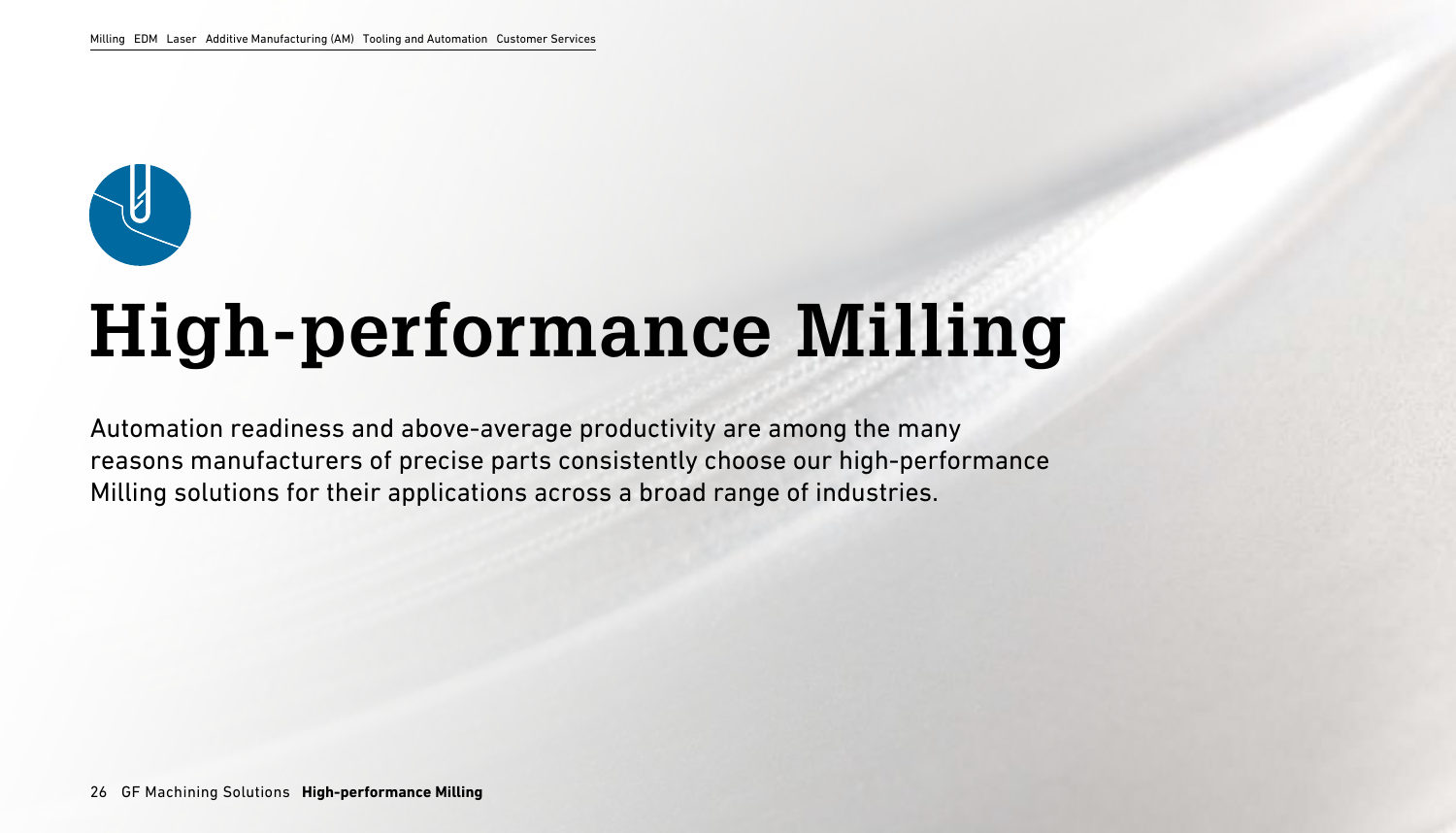











Five-axis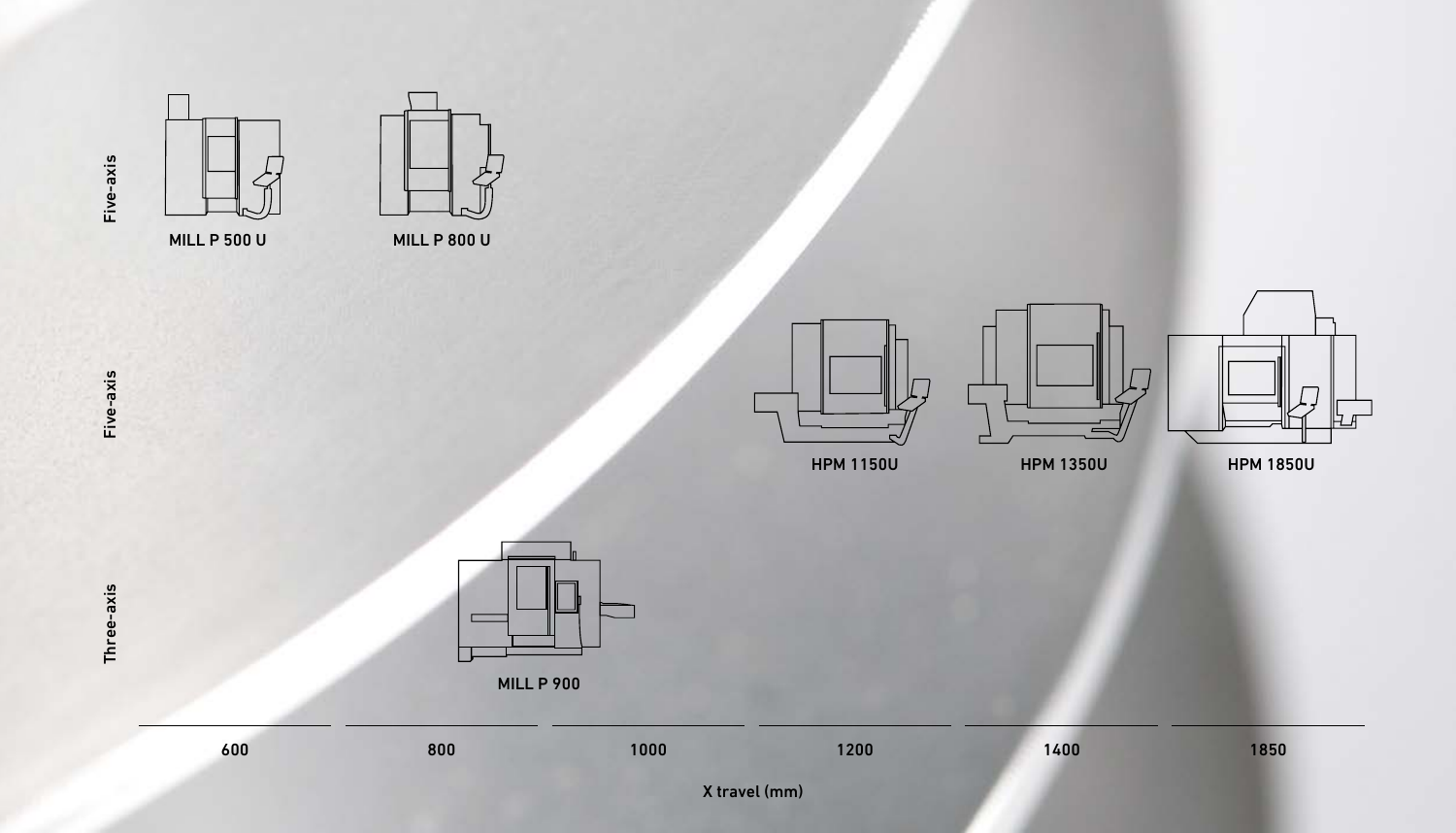### Mikron **MILL P 500 U (D)**

**Dynamic Milling of complex forms and tough materials**



- $\blacksquare$  Accuracy on parts and process reliability
- Flexibility for your production
- **Business efficiency**
- **+** Maximizes productivity



| <b>Main specifications</b>                                                                   | <b>MILL P 500 U</b>                                                     | <b>MILL P 500 U D</b>                                 |  |  |  |
|----------------------------------------------------------------------------------------------|-------------------------------------------------------------------------|-------------------------------------------------------|--|--|--|
| Travel X.Y.Z*<br>$mm$ (in)                                                                   | 500 x 600 x 450 (19.7 x 23.6 x 17.70)                                   | 500 x 600 x 450 (19.7 x 23.6 x 17.70)                 |  |  |  |
| Swiveling axis / tilting axis                                                                | $+91/-121/$ n x 360                                                     | $+91/-121/$ n x 360                                   |  |  |  |
| Working Spindle (40% ED, S6)<br>rpm / kW / Nm                                                | 20 000 (HSK-A63) / 36 / 120                                             | 20 000 (HSK-A63) / 36 / 120                           |  |  |  |
| m/min (ipm)<br>Rapid traverse X, Y, Z                                                        | 45 (1772)                                                               | 61 (2401)                                             |  |  |  |
| Rapid traverse (swiveling, rotating) 200 kg                                                  | 50/140<br>rpm                                                           | 50/140                                                |  |  |  |
| <b>Clamping surface</b><br>Max. load<br>kg (lbs)                                             | Ø 500<br><sub>mm</sub><br>five-axis: 200 / 400 / 600 (441 / 881 / 1322) | 0500<br>five-axis: 200 / 400 / 600 (441 / 881 / 1322) |  |  |  |
| <b>Tool magazine</b>                                                                         | 30 / 60 / 120 / 170 / 215<br>piece                                      | 30 / 60 / 120 / 170 / 215                             |  |  |  |
| Control unit<br><b>Heidenhain / Siemens</b>                                                  | TNC $640/$ –                                                            | TNC 640 / 840D st                                     |  |  |  |
| Automation: pallet size / number [mm / piece] 400 x 400 / 12   500 x 500 / 9   500 x 630 / 7 |                                                                         |                                                       |  |  |  |
| <b>Optional Spindle</b><br>36000 (HSK-E50) / 33 / 21.3                                       |                                                                         |                                                       |  |  |  |

\* Longitudinal x lateral x vertical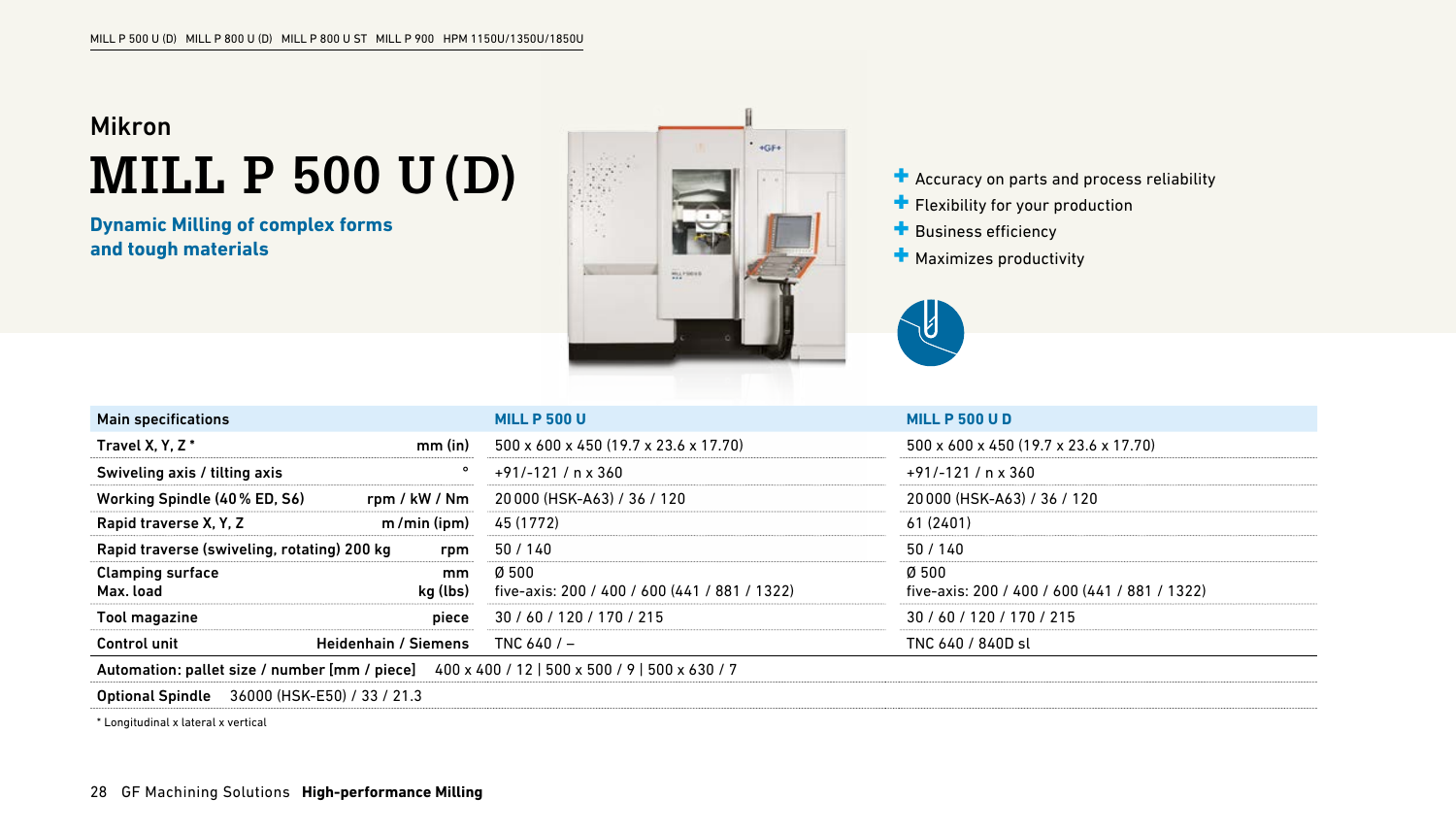#### Mikron

# **MILL P 800 U (D) MILL P 800 U ST**

**Highest productivity for batches of precise parts and medium to heavy molds**



Your precision center: 365 days a year

 $\blacksquare$  Best surface finish on light or heavy parts

 $\blacksquare$  Highly flexible parts production

 $\pm$  Finish your job in just one setup

**Reliable, efficient unmanned third shift** 

| <b>Main specifications</b>                                                                   |                             | <b>MILL P 800 U</b>                                             | <b>MILL P 800 U D</b>                                           | MILL P 800 U ST                                                     |  |  |
|----------------------------------------------------------------------------------------------|-----------------------------|-----------------------------------------------------------------|-----------------------------------------------------------------|---------------------------------------------------------------------|--|--|
| Travel X, Y, Z <sup>*</sup>                                                                  | $mm$ (in)                   | 800 x 800 x 550 (31.5 x 31.5 x 21.65)                           | 800 x 800 x 550 (31.5 x 31.5 x 21.65)                           | 800 x 800 x 550 (31.5 x 31.5 x 21.65)                               |  |  |
| Swiveling axis / tilting axis                                                                | ۰                           | $+91/-121/$ n x 360                                             | $+91/-121/$ n x 360                                             | $+91/-121/$ n x 360                                                 |  |  |
| Working Spindle (40% ED, S6)                                                                 | rom / kW / Nm               | 20000 (HSK-A63) / 36 / 120                                      | 20000 (HSK-A63) / 36 / 120                                      | 20 000 (HSK-T63) / 36 / 120                                         |  |  |
| Rapid traverse X, Y, Z                                                                       | m/min (ipm)                 | 45 (1772)                                                       | 61 (2401)                                                       | 61 (2401)                                                           |  |  |
| Rapid traverse (swiveling, rotating)                                                         | rpm                         | 25/35                                                           | 50/60                                                           | 50/800                                                              |  |  |
| <b>Clamping surface</b><br>Max. load                                                         | mm<br>kg (lbs)              | Ø 500 or 631<br>five-axis: 500 (1102)<br>three-axis: 800 (1763) | Ø 500 or 631<br>five-axis: 500 (1102)<br>three-axis: 800 (1763) | Pallet Ø 550 and 730<br>Table Ø 500 or 730<br>five-axis: 800 (1764) |  |  |
| Tool magazine                                                                                | piece                       | 30 / 60 / 120 / 170 / 215 / 245                                 | 30/60/120/170/215/245                                           | 60/120/170/215                                                      |  |  |
| Control unit                                                                                 | <b>Heidenhain / Siemens</b> | TNC $640/$ –                                                    | TNC 640 / 840D sl                                               | TNC 640 / 840D sl                                                   |  |  |
| Automation: pallet size / number [mm / piece] 400 x 400 / 12   500 x 500 / 9   500 x 630 / 7 |                             |                                                                 |                                                                 |                                                                     |  |  |
| 28 000 (HSK-A63) / 36 / 36 CoolCore   36000 (HSK-E50) / 33 / 21.3<br><b>Optional Spindle</b> |                             |                                                                 |                                                                 |                                                                     |  |  |

\* Longitudinal x lateral x vertical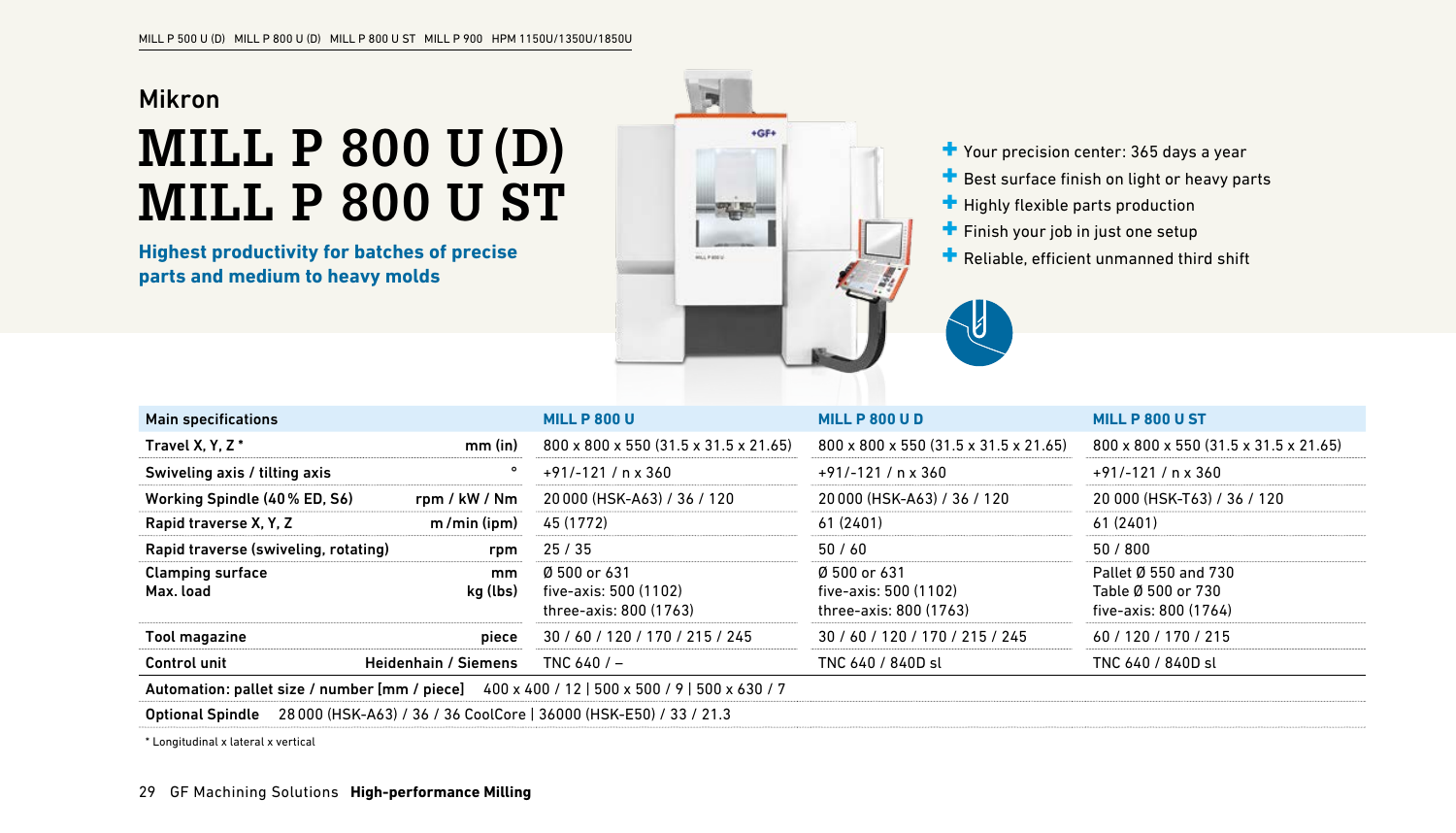### Mikron **MILL P 900**

**Best surface quality, high positioning and contour accuracy**



Strong 20,000 rpm Spindle for roughing and finishing

- **Longtime accuracy**
- **T** Temperature-controlled machine base and cooling water
- **Best ergonomic**
- Shorter machine idle time
- $\blacksquare$  Big front door, adapted to the size of table



| <b>Main specifications</b>       |               | <b>MILL P 900</b>                                          |
|----------------------------------|---------------|------------------------------------------------------------|
| Travel X, Y, Z <sup>*</sup>      | $mm$ (in)     | 900 x 600 x 450 (35.4 x 23.6 x 17.7)                       |
| Working Spindle (40% ED, S6)     | rpm / kW / Nm | 20 000 (HSK-A63) / 36 / 120   36 000 (HSK-E50) / 33 / 21.3 |
| Rapid traverse X, Y, Z           | $m/min$ (ipm) | 30 (1181)                                                  |
| Tool magazine                    | piece         | 30/60                                                      |
| Automation: pallet size / number | mm / piece    | Delphin 400 x 400 / 5                                      |
| Max. load (incl. pallet)         | kg (lbs)      | 1000 (2204)                                                |
| Control unit                     | <b>FANUC</b>  | $31i-B$                                                    |

\* Longitudinal x lateral x vertical